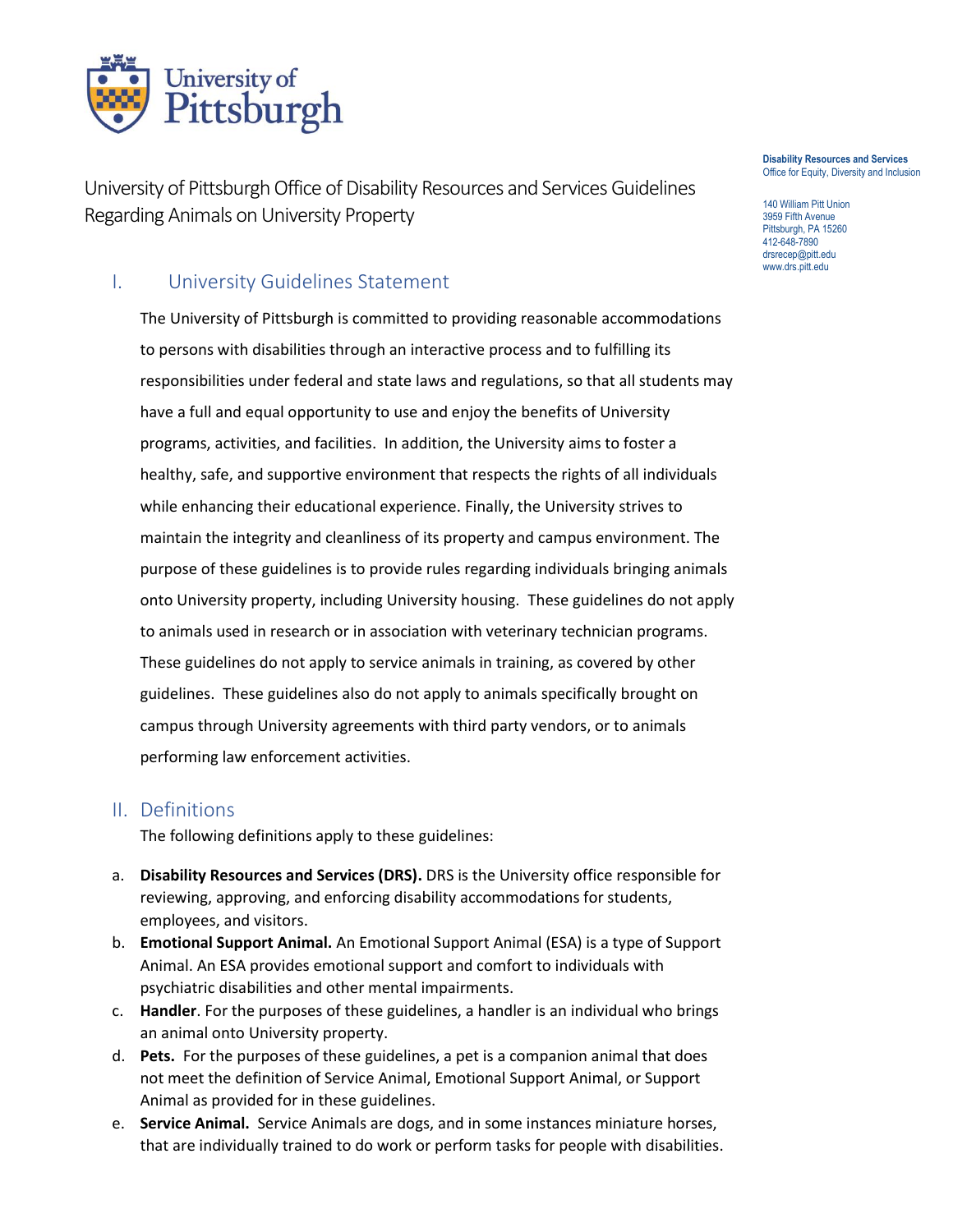These tasks can include things like pulling a wheelchair, guiding a person who is visually impaired, or alerting a person who is having a seizure. The tasks a service dog can perform are not limited to this list. However, the work or task a Service Animal does must be directly related to the person's disability. Service Animals may accompany persons with disabilities into places that the public normally goes.

- f. **Support Animals**. A Support Animal is an assistance animal, other than a Service Animal, that does work, performs tasks, provides assistance, and/or provides therapeutic emotional support for individuals with disabilities. An Emotional Support Animal (ESA) is a type of Support Animal. A Support Animal, including an ESA is typically a dog, cat, small bird, rabbit, hamster, gerbil, other rodent, fish, turtle, or other small, domesticated animal. A Support Animal need not be trained to perform tasks for a person with a disability.
- g. **University property.** For the purposes of these guidelines, this term shall encompass all property owned, controlled, and operated by the University for purposes of carrying out University operations.

# III. Implementation

### Handler Responsibilities for all Animals:

- A. In general, any handler bringing an animal on University property is responsible for the animal and for ensuring compliance with the provisions of this rule.
- B. The handler is responsible for the behavior of the animal at all times while on University property.
- C. The handler shall provide DRS with a photograph of the animal.
- D. Where the animal is of a type that can wear a collar, such animal shall wear a collar with basic identification information at all times.
- E. The handler must abide by current city, county, and state ordinances, laws, and/or regulations pertaining to licensing, vaccination, and other requirements for animals. The handler must know and understand these ordinances, laws, and regulations. The University has the right to require reasonable documentation of compliance with such ordinances, laws, and/or regulations, which may include a vaccination certificate or a veterinarian's statement regarding the animal's health. The University reserves the right to make reasonable requests for documentation showing that the animal meets these requirements.
- F. The handler is required to immediately clean up after and properly dispose of the animal's feces in a safe and sanitary manner. If the animal is a dog, the dog must be housebroken and kennel trained.
- G. In the case of an emergency, the University is not responsible for evacuating the animal. The handler is responsible for providing DRS with an emergency contact for the animal that does not reside in University housing.
- H. The handler's living accommodation must be kept reasonably clean and free of animal odors.
- I. The handler is financially responsible for any costs associated with the care, maintenance, and removal of the animal. This includes any costs of damage to University property caused by the animal, including but not limited to cleaning and repairs beyond reasonable wear and tear, and pest control. The University shall have the right to bill the handler's account for unmet obligations under this provision.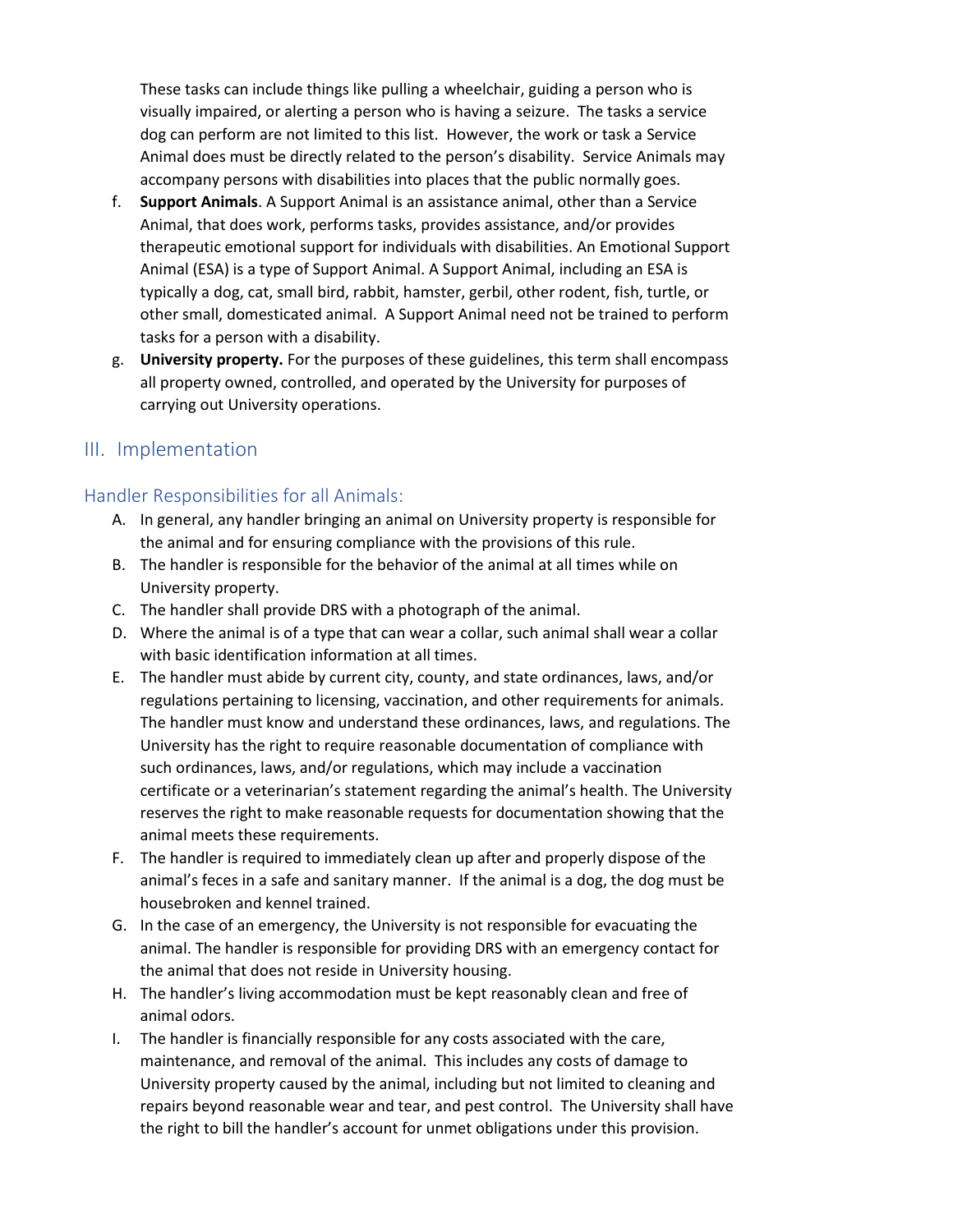- J. The handler is responsible for maintaining control of the animal at all times. If an animal causes a threat to the health or safety of others, the handler shall immediately take steps to maintain or control the animal. In the event the handler cannot control the animal's behavior, the handler shall remove the animal from the area.
- K. The handler agrees to abide by all equally-applicable policies that are unrelated to the handler's disability, such as assuring that the animal does not unduly interfere with the routine activities of the residence or cause unreasonable difficulties for other students residing in University housing. If an animal's behavior creates a significant disturbance to University operations (for example, through excessive barking or other similar behavior), the handler shall immediately take steps to maintain or control the animal. In the event the handler cannot control the animal's behavior, the handler shall remove the animal from the area.
- L. The Service Animal is permitted in University housing only as long as it is necessary due to the handler's disability. The handler must notify the University, in writing, if the animal is no longer needed or is no longer in residence. To replace an animal, the handler must submit a new request to demonstrate that the new animal is necessary due to the student's disability.
- M. A material violation of the responsibilities described in these guidelines may result in a written warning. If the handler receives more than one written warning in an academic calendar year, the handler may be required to re-engage in the interactive process with DRS to discuss the violations and whether an alternative accommodation may be effective in meeting the individual's disability-related needs. Repeated material violations or severe violations of these guidelines may result in one or more of the following: removal of the animal from campus; banning of the animal from all or part of campus; and disciplinary action against the handler in accordance with other applicable University policies.

## Service Animals

- A. If the need for the Service Animal is readily apparent, the handler shall notify DRS of the presence of the Service Animal, but shall not be required to provide additional information related to the Service Animal or take additional action other than acknowledging and complying with the handler Responsibilities as outlined in Section III(1) herein.
- B. If the need for the Service Animal is not readily apparent, DRS will request information from the handler, as necessary, as part of an interactive process, in order to determine that:
- C. The Service Animal is a dog or miniature horse required because of a disability; and
- D. The Service Animal has been trained to do work or perform tasks for people with disabilities.
- E. A handler may submit a request for a Service Animal in University housing at any time. The University must consider this request, even if the school year is already in session and/or the student has already brought the animal into University housing.
- F. If the handler informs DRS that the Service Animal is a dog or miniature horse required because of a disability and provides information related to the work or tasks the Service Animal has been trained to perform, the handler shall not be required to provide additional information related to the Service Animal or take additional action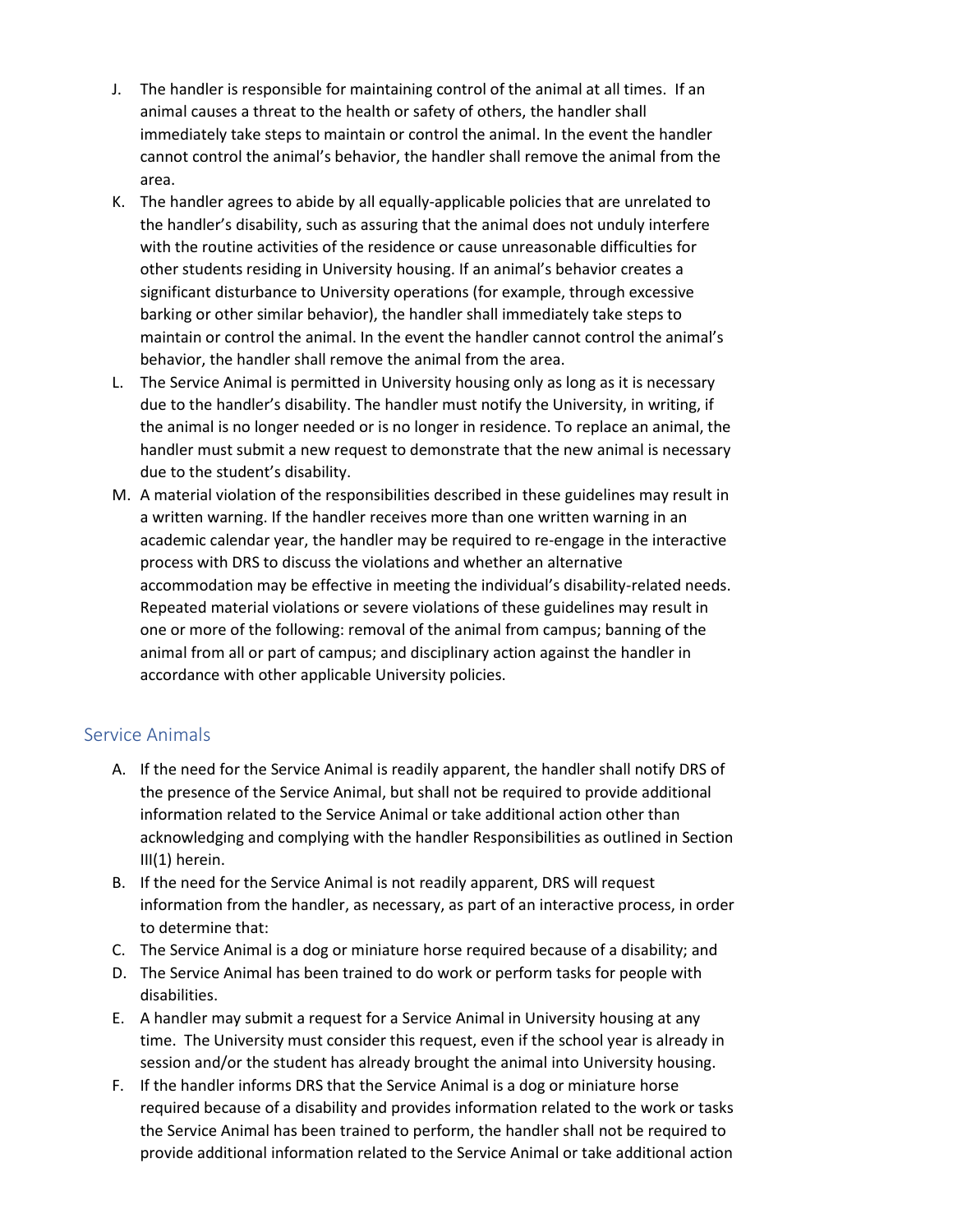other than acknowledging and complying with the handler Responsibilities as outlined in Section III(1) herein.

- G. While the interactive process is necessarily an open exchange of information, the University may not require the student to disclose details about their diagnosis, the severity of their disability, or medical records as part of the interactive process. The University may not require a medical examination.
- H. The University may not insist on specific types of evidence if the information provided to the University meets the requirements of the University's policy as set forth herein regarding Service Animals on University property.
- I. DRS will use good faith efforts to provide the handler of a Service Animal with memorialization of the handler's right to have the Service Animal accompany and/or live with the handler on campus in writing within 2 weeks of receiving information appropriate to confirm the animal is a Service Animal.
- J. If DRS determines that a handler is not eligible or is no longer eligible for a Service Animal, or for the specific Service Animal requested, DRS will use good faith efforts to provide the handler written notification of the denial and the reasons for the denial within 2 weeks of receiving the requested information. DRS will provide the handler written notification of the grievance procedure for challenging the denial of a requested accommodation.
- K. The University may not ask for or require a handler with a disability to pay a surcharge or comply with other requirements generally not applicable to students without animals.
- L. The handler is not required to equip a Service Animal with a vest or other item identifying it as such.
- M. Service Animals are permitted to accompany a person with a disability in any area the handler is allowed to be.
- N. Use of the Service Animal must not fundamentally alter the nature of the University service, program, or activity.
- O. The University may not deny a reasonable request for a Service Animal because the request would impose a fundamental alteration to the nature of the University's operations or impose an undue financial and administrative burden on the University, without first engaging in an interactive process with the handler to discuss whether an alternative accommodation may be effective in meeting the student's disability-related needs.
- P. If the need for the Service Animal is readily apparent, University employees with responsibility for maintaining or controlling specific areas of campus shall not inquire into whether an animal is a Service Animal.
- Q. If the need for the Service Animal is not readily apparent, University employees with responsibility for maintaining or controlling specific areas of campus may ask the handler whether the animal is a Service Animal and what tasks or work the Service Animal has been trained to perform. If the handler confirms the animal is a Service Animal and describes the work or tasks the animal has been trained to perform, the Service Animals should be permitted to accompany the handler onto University property. The handler is not required to provide documentation or "proof" of the handler's disability or the Service Animal's training beyond the word of the handler themselves. If the handler does not confirm the animal is Service Animal or describe the work or tasks the animal has been trained to perform, the employee should direct the handler to DRS to discuss whether the individual is eligible for a reasonable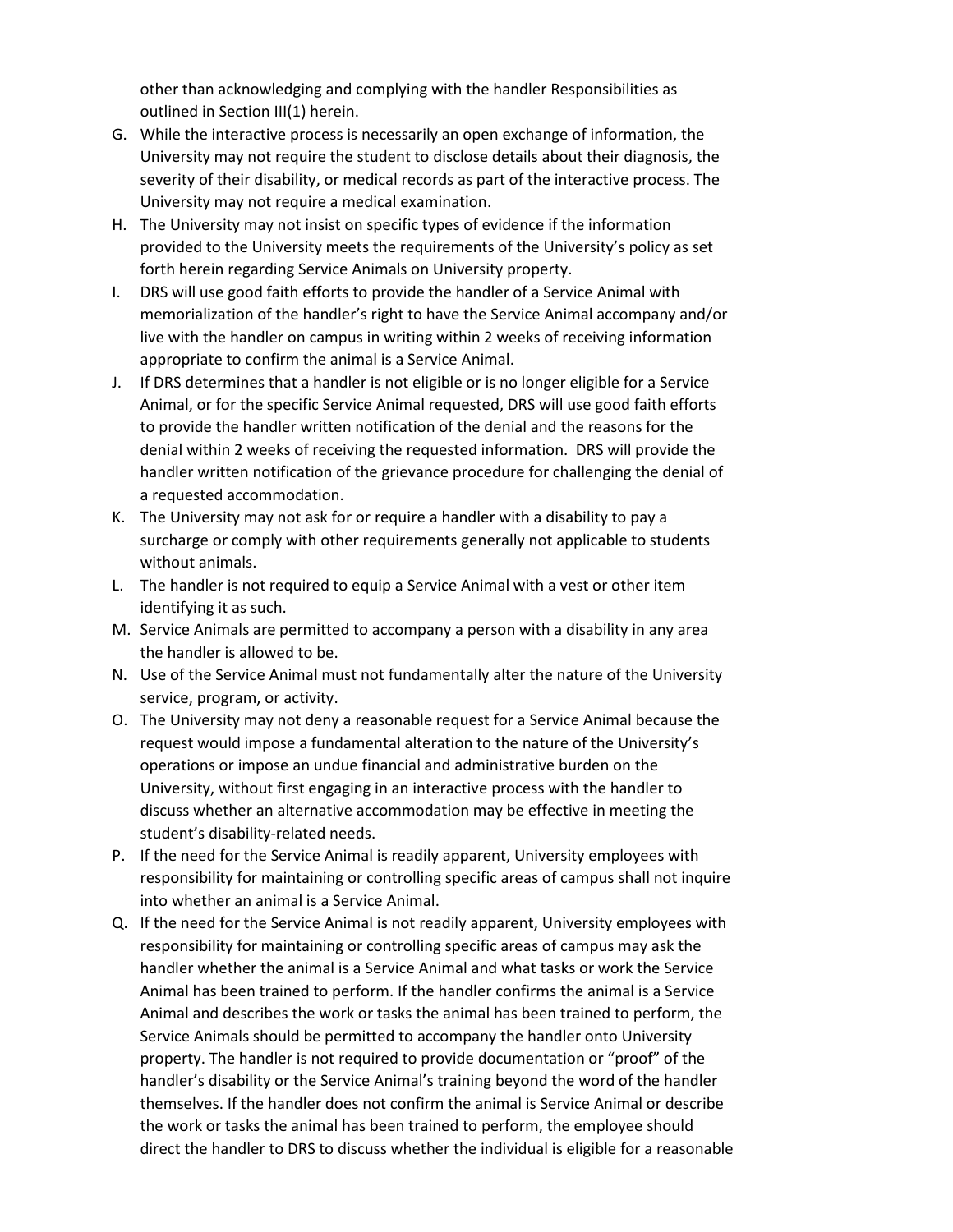accommodation. University employees should make every effort not to repeatedly ask an individual if an animal is a Service Animal, once it has been established.

- R. Handlers with questions, concerns, or complaints regarding their utilization of a Service Animal on campus should contact DRS, and follow that department's policies and grievance procedures as applicable.
- S. Handlers found to be falsely characterizing their animal as a Service Animal may be subject to discipline in accordance with other applicable University policies.

# Support Animals

- A. A handler must obtain an approved accommodation for a Support Animal, through DRS, before they may bring a support animal into University-owned or operated buildings or other non-public areas of campus. This request may be submitted at any time to DRS.
- B. A handler with a disability may submit a request for a Support Animal in University owned or operated housing at any time. The University must consider this request, even if the school year is already in session and/or the handler has already brought the animal into University housing.
- C. In responding to a request for a Support Animal, DRS will engage in an interactive process with the handler.
- D. While the interactive process is necessarily an open exchange of information, the University may not require the student to disclose details about their diagnosis, the severity of their disability, or medical records as part of the interactive process. The University may not require a medical examination.
- E. DRS will request information from the handler and other parties as necessary during the interactive process in order to determine that:
- i. The student is a person with a documented disability;
- ii. The Support Animal being requested is necessary to afford the student, as a person with a disability, an equal opportunity to use and enjoy the University's housing facilities; and
- iii. There is an identifiable relationship between the disability and the support that the Support Animal provides.
	- F. The University may not insist on specific types of evidence if the information provided to the University meets the requirements of the University's policy as set forth herein regarding Support Animals on University property.
	- G. Some websites sell certificates, registrations, and licensing documents for assistance animals to anyone who answers certain questions or participates in a short interview and pays a fee. Under the Fair Housing Act, a housing provider may request reliable documentation when an individual requesting a reasonable accommodation has a disability and disability-related need for an accommodation that are not obvious or otherwise known. Such documentation from the internet is not, by itself, sufficient to reliably establish that an individual has a non-observable disability or disabilityrelated need for a Support Animal. By contrast, many legitimate, licensed health care professionals deliver services remotely, including over the internet. The University will consider documentation from a health care professional or a third party who has personal knowledge of the student's disability (as described by the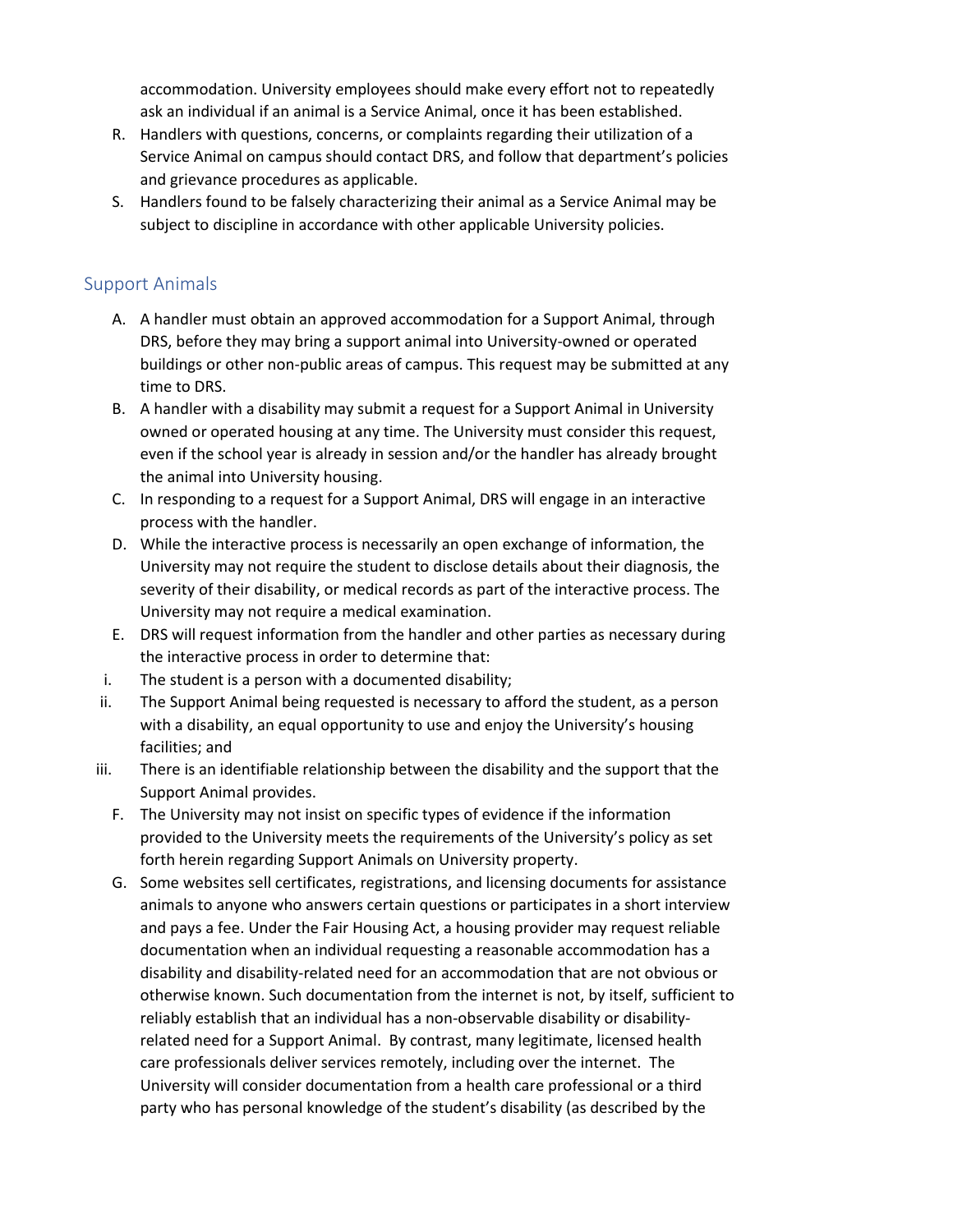U.S. Department of Housing and Urban Development)<sup>1</sup> and is determined by DRS in good faith to be reliable, that confirms a person's disability and/or need for an animal. One reliable form of documentation is a note from a person's health care professional.

- H. DRS will use good faith efforts to notify a handler of its final determination in writing within 2 weeks of its receipt of documentation from the health care provider or third party who has personal knowledge of the student's disability (as described by the U.S. Department of Housing and Urban Development) and is determined by DRS in good faith to be reliable.
- I. In the event the University determines that the information provided to the University is insufficient to confirm an individual's disability or disability-related need for a Support Animal, the University will provide the individual requesting the accommodation with an opportunity to continue the "interactive process," including by discussing the reasons for the denial, by discussing alternative accommodations, and/or by allowing the individual to supplement the information provided.
- J. If DRS determines that a handler is not eligible or is no longer eligible for a Support Animal, or the specific Support Animal requested, DRS will provide the handler written notification of the denial and the reasons for the denial. DRS will provide the handler written notification of the grievance procedures for challenging the denial of a requested accommodation.
- K. If DRS approves a request for a Support Animal, DRS shall specify the parameters of the handler's use of the Support Animal, including in which University-owned or operated building(s) and/or other non-public areas of campus the Support Animal is permitted. DRS will attempt to notify University employees with control over those approved areas of campus of the handler's approved accommodation.
- L. The University may not ask for or require a handler with a disability to pay a surcharge or comply with other requirements generally not applicable to students without animals.
- M. The handler is not required to equip the Support Animals with a vest or other item identifying it as such.
- N. Use of the Support Animal must not fundamentally alter the nature of the University service, program, or activity.
- O. The University may not deny a reasonable request for a Support Animal because the request would impose a fundamental alteration to the nature of the University's operations or impose an undue financial and administrative burden on the University, without first engaging in an interactive process with the handler to discuss whether an alternative accommodation may be effective in meeting the student's disability-related needs.
- P. Handlers with questions, concerns, or complaints regarding their utilization of a Support Animal on campus should contact DRS and follow that department's policies and grievance procedures as applicable.
- Q. Handlers found to be falsely characterizing their animal as a Support Animal may be subject to discipline in accordance with other applicable University policies.

<sup>&</sup>lt;sup>1</sup>Per guidance from the U.S. Department of Housing and Urban Development, personal knowledge in this context includes "the knowledge used to diagnose, advise, counsel, treat, or provide health care or other disability-related services to their patient/client." HUD Guidance, 16.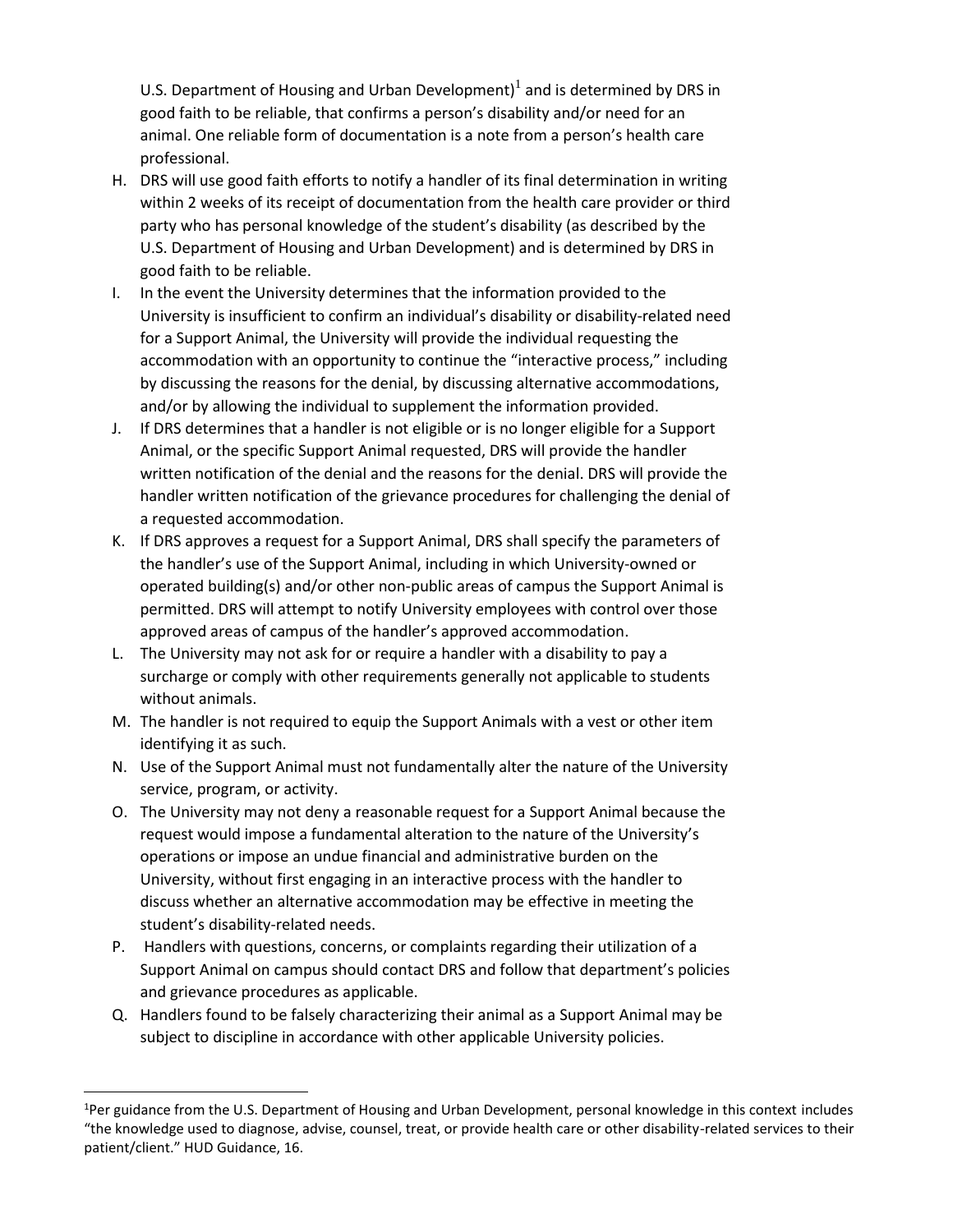# IV. Health and Safety Procedures Related to these Guidelines

- 1. University employees with responsibility for maintaining or controlling a specific area of campus may ask a handler whether the animal is a pet, Support Animal, or Service Animal, unless the need for the Service Animal is readily apparent. Based upon the handler's answer, the employee should follow the guidance above. University employees should make every effort not to repeatedly ask an individual about the status of the animal, once it has been established.
- 2. Members of the University community concerned about a disruptive animal should contact one of the following:
- a. If there is an imminent health or safety risk, contact the University of Pittsburgh Police.
- b. If the handler is an employee, contact the employee's supervisor.
- c. If the handler is a student, contact DRS.
- d. If the issue involves an animal in a residence hall, contact residence hall staff.
- e. If unable to determine the status of the handler, contact the administrative staff of the building in which the issue occurred or DRS.
- 3. If an allergy or other condition renders a member of the University community unable to share space with an animal, the individual should contact DRS to discuss whether a disability accommodation for them is appropriate for that setting.

# V. Grievance Procedures Related to these Guidelines

- 1. The University has adopted an internal grievance procedure for prompt and equitable resolution of complaints alleging any action prohibited by federal regulations implementing the Fair Housing Act, Section 504 of the Rehabilitation Act of 1973, the Americans with Disabilities Act of 1990, and the Americans with Disabilities Act, Amendment Act of 2008. The University's grievance procedure is available [here.](https://www.diversity.pitt.edu/disability-access/disability-resources-and-services/policies/grievance-procedure)
- 2. If, after engaging in an interactive process, DRS determines that a handler is not eligible for a Service Animal, a Support Animal, or the specific Service Animal or Support Animal requested, the handler may use the University's grievance procedure to challenge this decision.
- 3. If DRS denies, in whole or in part, a request for a Service Animal or a Support Animal, DRS will use good faith efforts to provide the handler with the following information within 2 weeks of receiving the request for accommodation and documentation from the health care provider or third party who has personal knowledge of the student's disability (as described by the U.S. Department of Housing and Urban Development) and is determined by DRS in good faith to be reliable:
- a. Written notification of the denial;
- b. Written explanation of the reasons for the denial; and
- c. Notification of the grievance procedures the student may use to challenge this denial, including information about how to file a grievance and relevant deadlines under the University's grievance procedure.

If an individual with a disability believes that the request has been denied unlawfully or a response has been unreasonably delayed, then he or she may file a complaint by writing or calling any of the following: